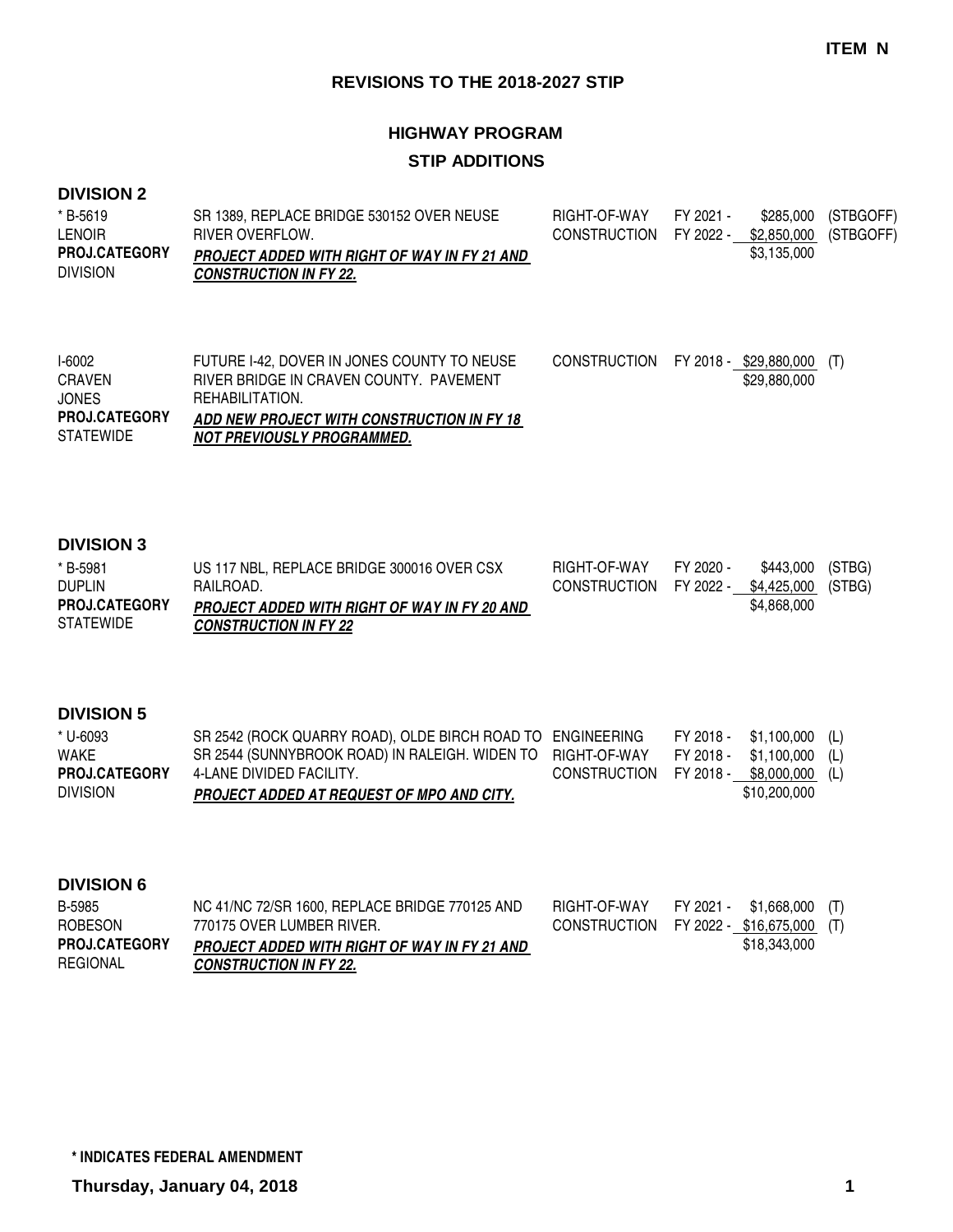# **HIGHWAY PROGRAM STIP ADDITIONS**

#### **STATEWIDE**

|                                      |                     | FY 2023 -                                                   | \$500,000    | (RR)      |
|--------------------------------------|---------------------|-------------------------------------------------------------|--------------|-----------|
| IMPROVEMENTS - UNPROGRAMMED BALANCE. |                     | FY 2024 -                                                   | \$500,000    | (RR)      |
|                                      |                     | FY 2025 -                                                   | \$500,000    | (RR)      |
|                                      |                     | FY 2026 -                                                   | \$500,000    | (RR)      |
|                                      |                     | FY 2027 -                                                   | \$500,000    | (RR)      |
|                                      |                     | FY 2028 -                                                   | \$500,000    | (RR)      |
|                                      |                     | FY 2029 -                                                   | \$500,000    | (RR)      |
|                                      | <b>CONSTRUCTION</b> | FY 2023 -                                                   | \$3,000,000  | (RR)      |
|                                      |                     | FY 2024 -                                                   | \$3,000,000  | (RR)      |
|                                      |                     | FY 2025 -                                                   | \$3,000,000  | (RR)      |
|                                      |                     | FY 2026 -                                                   | \$3,000,000  | (RR)      |
|                                      |                     | FY 2027 -                                                   | \$3,000,000  | (RR)      |
|                                      |                     | FY 2028 -                                                   | \$3,000,000  | (RR)      |
|                                      |                     |                                                             | \$3,000,000  | (RR)      |
|                                      |                     |                                                             | \$24,500,000 |           |
|                                      |                     | VARIOUS, HIGHWAY-RAIL GRADE CROSSING SAFETY<br>RIGHT-OF-WAY |              | FY 2029 - |

### **STIP MODIFICATIONS**

| * R-5781<br><b>BERTIE</b> | VARIOUS, DIVISION 1 PROGRAM TO UPGRADE<br>INTERSECTIONS TO COMPLY WITH THE AMERICANS | <b>CONSTRUCTION</b> | FY 2018 -<br>FY 2018 - | \$800,000<br>\$200,000 | (TAP)<br>(O) |
|---------------------------|--------------------------------------------------------------------------------------|---------------------|------------------------|------------------------|--------------|
| <b>CAMDEN</b>             | WITH DISABILITIES ACT (ADA) USING                                                    |                     |                        | \$1,000,000            |              |
| <b>CHOWAN</b>             | TRANSPORTATION ALTERNATIVES (TA) FUNDS.                                              |                     |                        |                        |              |
| <b>CURRITUCK</b>          | ADD CONSTRUCTION IN FY 18 NOT PREVIOUSLY                                             |                     |                        |                        |              |
| DARE                      | <i><b>PROGRAMMED.</b></i>                                                            |                     |                        |                        |              |
| <b>GATES</b>              |                                                                                      |                     |                        |                        |              |
| <b>HERTFORD</b>           |                                                                                      |                     |                        |                        |              |
| <b>HYDE</b>               |                                                                                      |                     |                        |                        |              |
| <b>MARTIN</b>             |                                                                                      |                     |                        |                        |              |
| <b>NORTHAMPTON</b>        |                                                                                      |                     |                        |                        |              |
| PASQUOTANK                |                                                                                      |                     |                        |                        |              |
| <b>PERQUIMANS</b>         |                                                                                      |                     |                        |                        |              |
| <b>TYRRELL</b>            |                                                                                      |                     |                        |                        |              |
| <b>WASHINGTON</b>         |                                                                                      |                     |                        |                        |              |
| <b>PROJ.CATEGORY</b>      |                                                                                      |                     |                        |                        |              |
| <b>DIVISION</b>           |                                                                                      |                     |                        |                        |              |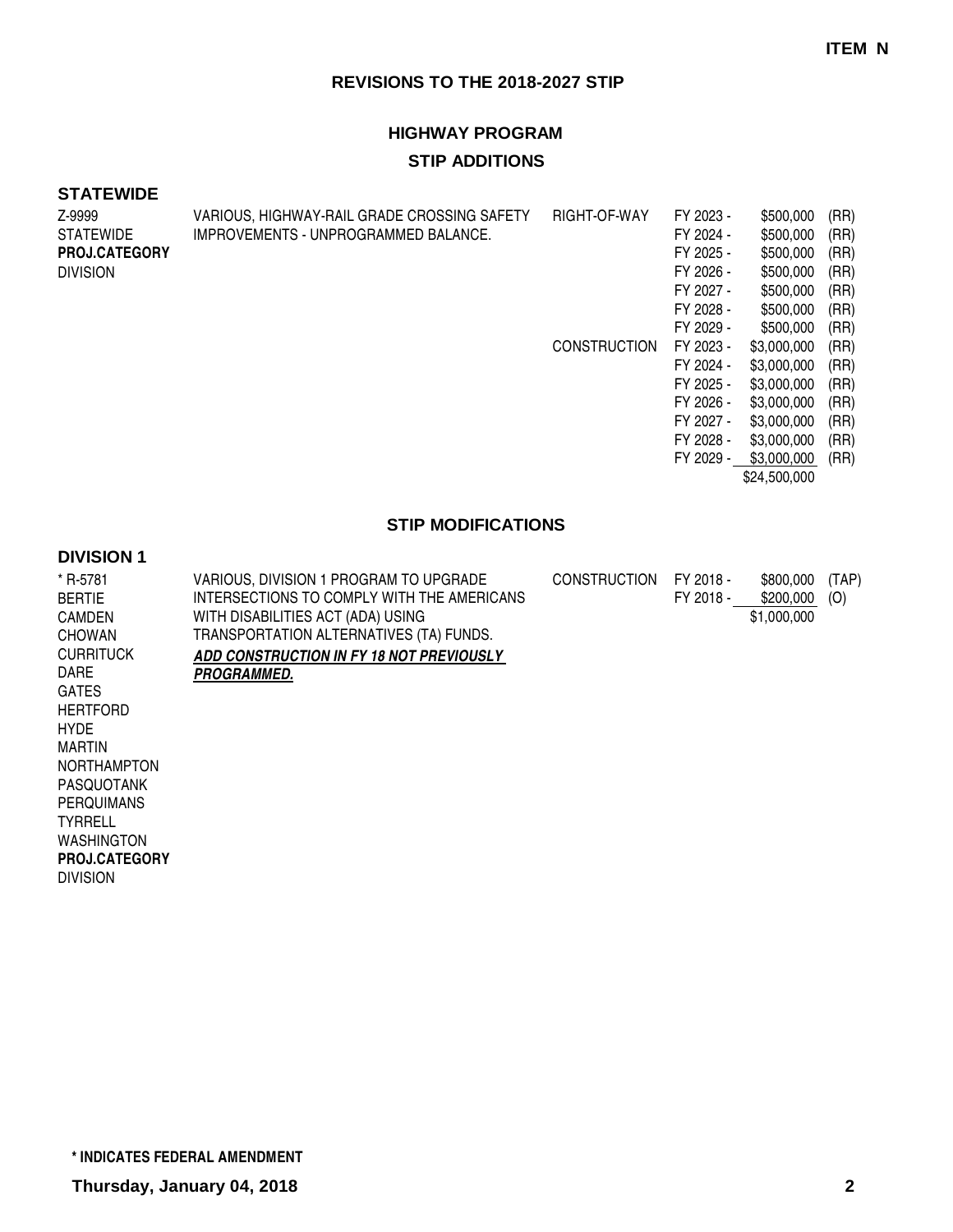# **HIGHWAY PROGRAM**

# **STIP MODIFICATIONS**

| <b>DIVISION 2</b>                                                                                                                                                                             |                                                                                                                                                                                                                                               |                                     |                        |                                         |              |
|-----------------------------------------------------------------------------------------------------------------------------------------------------------------------------------------------|-----------------------------------------------------------------------------------------------------------------------------------------------------------------------------------------------------------------------------------------------|-------------------------------------|------------------------|-----------------------------------------|--------------|
| * AV-5743<br><b>BEAUFORT</b><br><b>PROJ.CATEGORY</b><br><b>DIVISION</b>                                                                                                                       | WARREN FIELD (OCW), ACQUIRE LAND FOR AND<br>CONSTRUCT RUNWAY 5-23 EXTENSION AND<br>TAXIWAY.<br>ADD RIGHT-OF-WAY IN FY 19 NOT PREVIOUSLY<br>PROGRAMMED AND DELAY CONSTRUCTION FROM FY<br>18 TO FY 20.                                          | RIGHT-OF-WAY<br><b>CONSTRUCTION</b> | FY 2019 -<br>FY 2020 - | \$300,000<br>\$3,276,000<br>\$3,576,000 | (T)<br>(T)   |
| * R-5782<br><b>BEAUFORT</b><br><b>CARTERET</b><br><b>CRAVEN</b><br><b>GREENE</b><br><b>JONES</b><br><b>LENOIR</b><br><b>PAMLICO</b><br><b>PITT</b><br><b>PROJ.CATEGORY</b><br><b>DIVISION</b> | VARIOUS, DIVISION 2 PROGRAM TO UPGRADE<br>INTERSECTIONS TO COMPLY WITH THE AMERICANS<br>WITH DISABILITIES ACT (ADA) USING<br>TRANSPORTATION ALTERNATIVES (TA) FUNDS.<br>ADD CONSTRUCTION IN FY 18 NOT PREVIOUSLY<br><i><b>PROGRAMMED.</b></i> | <b>CONSTRUCTION</b>                 | FY 2018 -<br>FY 2018 - | \$800,000<br>\$200,000<br>\$1,000,000   | (TAP)<br>(O) |

| R-5813               | US 70, SR 1227 (JIM SUTTON ROAD)/SR 1252 (WILLIE   | RIGHT-OF-WAY           | FY 2022 - | $$3,300,000$ (T) |  |
|----------------------|----------------------------------------------------|------------------------|-----------|------------------|--|
| <b>LENOIR</b>        | MEASLEY ROAD). CONSTRUCT AT GRADE                  |                        | FY 2022 - | $$500,000$ (T)   |  |
| <b>PROJ.CATEGORY</b> | INTERSECTION TO INTERCHANGE                        | CONSTRUCTION FY 2024 - |           | $$4,067,000$ (T) |  |
| REGIONAL             | <b>ACCELERATE RIGHT-OF-WAY FROM FY 23 TO FY 22</b> |                        | FY 2025 - | \$4,067,000 (T)  |  |
|                      | AND CONSTRUCTION FROM FY 25 TO FY 24.              |                        | FY 2026 - | \$4,066,000 (T)  |  |
|                      |                                                    |                        |           | \$16,000,000     |  |

#### **DIVISION 3**

| AV-5842              | DUPLIN COUNTY AIRPORT (DPL), WIDEN RUNWAY AND CONSTRUCTION FY 2018 - |  | \$3.950.000 (T) |  |
|----------------------|----------------------------------------------------------------------|--|-----------------|--|
| <b>DUPLIN</b>        | STRENGTHEN PAVEMENT TO ACCOMMODATE                                   |  | \$3,950,000     |  |
| <b>PROJ.CATEGORY</b> | LARGER AIRCRAFT.                                                     |  |                 |  |
| <b>DIVISION</b>      | ACCELERATE CONSTRUCTION FROM FY 25 TO FY 18.                         |  |                 |  |

| * I-5780             | 1-40, EAST OF JOHNSTON COUNTY LINE (MILEMARKER CONSTRUCTION FY 2019 - |           | \$5.813.000 (NHFP) |        |
|----------------------|-----------------------------------------------------------------------|-----------|--------------------|--------|
| SAMPSON              | 340) TO WEST OF DUPLIN COUNTY LINE (MILEMARKER                        | FY 2020 - | \$5,812,000        | (NHFP) |
| <b>PROJ.CATEGORY</b> | 360). PAVEMENT REHABILITATION.                                        |           | \$11,625,000       |        |
| STATEWIDE            | <b>DESCRIPTION REVISED AS FOLLOWS: 1-40. EAST OF</b>                  |           |                    |        |
|                      | <b>JOHNSTON COUNTY LINE (MILEMARKER 340) TO</b>                       |           |                    |        |
|                      | <b>WEST OF DUPLIN COUNTY LINE (MILEMARKER 360).</b>                   |           |                    |        |

**\* INDICATES FEDERAL AMENDMENT**

**Thursday, January 04, 2018 3**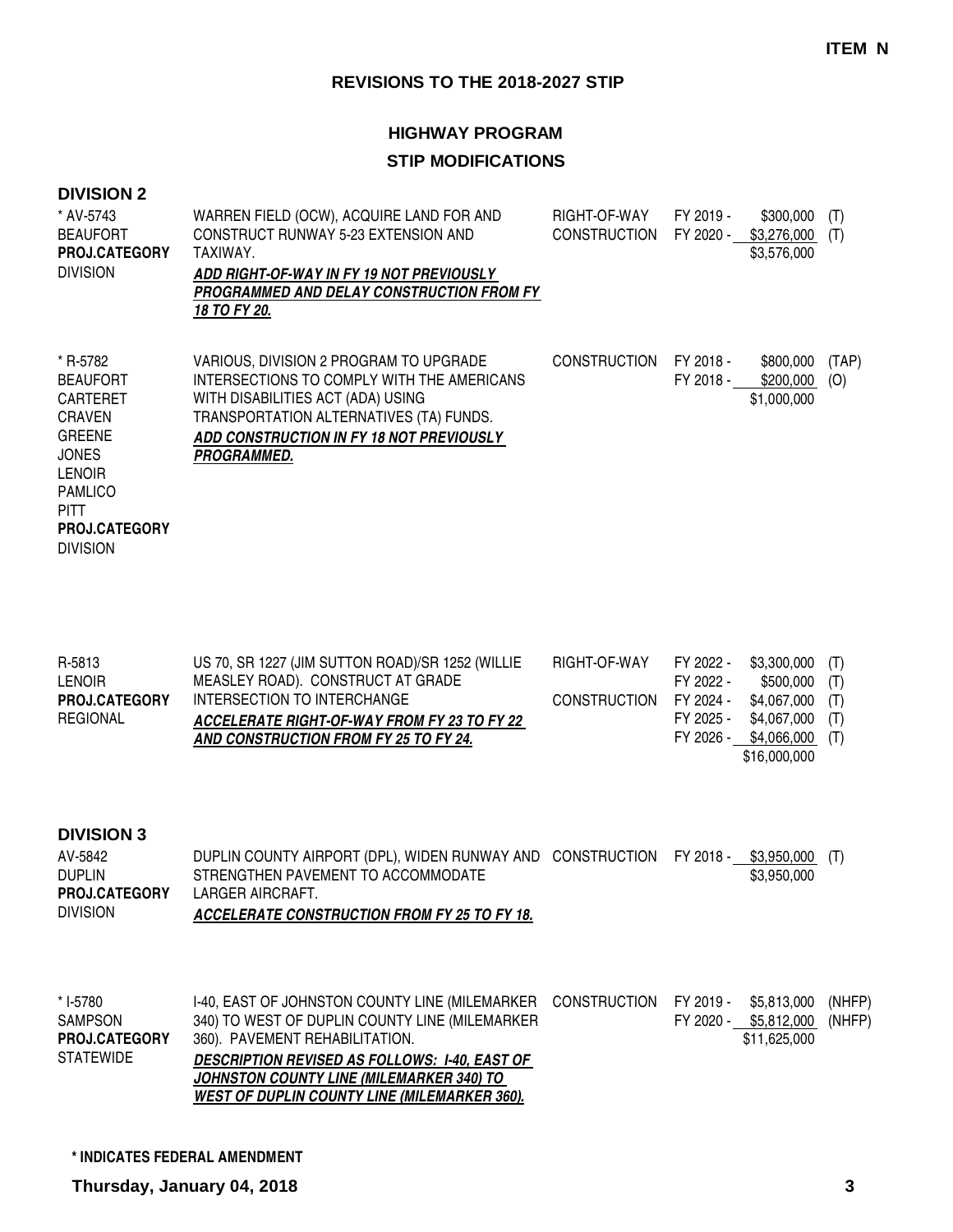# **HIGHWAY PROGRAM**

# **STIP MODIFICATIONS**

|  | <b>DIVISION 3</b> |
|--|-------------------|
|--|-------------------|

| * I-5940<br><b>DUPLIN</b><br><b>PENDER</b><br>PROJ.CATEGORY<br><b>STATEWIDE</b>                                                                             | I-40, EAST OF SAMPSON COUNTY (MILEMARKER 360)<br>TO EAST OF SR 1318 (CAMP KIRKWOOD ROAD)<br>(MILEMARKER 393) IN PENDER COUNTY. PAVEMENT<br>REHABILITATION.<br><b>DESCRIPTION REVISED AS FOLLOWS: 1-40, EAST OF</b><br><b>SAMPSON COUNTY (MILEMARKER 360) TO EAST OF</b><br>SR 1318 (CAMP KIRKWOOD ROAD) (MILEMARKER 393)<br><b>IN PENDER COUNTY.</b> | <b>CONSTRUCTION</b>                                     | FY 2019 -                           | \$9,735,000<br>FY 2020 - \$9,735,000<br>\$19,470,000   | (NHPIM)<br>(NHPIM) |
|-------------------------------------------------------------------------------------------------------------------------------------------------------------|------------------------------------------------------------------------------------------------------------------------------------------------------------------------------------------------------------------------------------------------------------------------------------------------------------------------------------------------------|---------------------------------------------------------|-------------------------------------|--------------------------------------------------------|--------------------|
| R-2561CA<br><b>COLUMBUS</b><br>PROJ.CATEGORY<br><b>REGIONAL</b>                                                                                             | NC 87 AT NC 11. CONSTRUCT INTERCHANGE.<br><b>SEGMENT EXISTING STIP PROJECT R-2561C TO</b><br>ACCELERATE CONSTRUCTION OF INTERCHANGE AT<br>NC 11. ACCELERATE RIGHT OF WAY FROM FY 25 TO<br>FY 22 AND CONSTRUCTION FROM FY 27 TO FY 24.                                                                                                                | RIGHT-OF-WAY<br><b>UTILITIES</b><br><b>CONSTRUCTION</b> | FY 2022 -<br>FY 2022 -<br>FY 2024 - | \$1,100,000<br>\$300,000<br>\$7,100,000<br>\$8,500,000 | (T)<br>(T)<br>(T)  |
| * R-5783<br><b>BRUNSWICK</b><br><b>DUPLIN</b><br><b>NEW HANOVER</b><br><b>ONSLOW</b><br><b>PENDER</b><br><b>SAMPSON</b><br>PROJ.CATEGORY<br><b>DIVISION</b> | VARIOUS, DIVISION 3 PROGRAM TO UPGRADE<br>INTERSECTIONS TO COMPLY WITH THE AMERICANS<br>WITH DISABILITIES ACT (ADA) USING<br>TRANSPORTATION ALTERNATIVES (TA) FUNDS.<br>ADD CONSTRUCTION IN FY 18 NOT PREVIOUSLY<br>PROGRAMMED.                                                                                                                      | <b>CONSTRUCTION</b>                                     | FY 2018 -<br>FY 2018 -              | \$800,000<br>\$200,000<br>\$1,000,000                  | (TAP)<br>(O)       |
| R-5857<br><b>BRUNSWICK</b><br>PROJ.CATEGORY<br><b>STATEWIDE</b>                                                                                             | US 17, US 17 BUSINESS SOUTH OF SHALLOTTE AND<br>US 17 BUSINESS NORTH OF SHALLOTTE. CONVERT<br>INTERSECTIONS TO SUPERSTREETS.<br><b>DESCRIPTION REVISED AS FOLLOWS: US 17, US 17</b><br><b>BUSINESS SOUTH OF SHALLOTTE AND US 17</b><br><b>BUSINESS NORTH OF SHALLOTTE. CONVERT</b><br><b>INTERSECTIONS TO SUPERSTREETS.</b>                          | RIGHT-OF-WAY<br><b>CONSTRUCTION</b>                     | FY 2024 -<br>FY 2024 -<br>FY 2026 - | \$840,000<br>\$200,000<br>\$4,368,000<br>\$5,408,000   | (T)<br>(T)<br>(T)  |
| U-5319<br><b>ONSLOW</b><br>PROJ.CATEGORY<br>$\overline{1}$                                                                                                  | SR 1308 (GUM BRANCH ROAD), SR 1470 (WESTERN<br>BOULEVARD) IN JACKSONVILLE. IMPROVE<br>INTERSECTION.                                                                                                                                                                                                                                                  | <b>CONSTRUCTION</b>                                     |                                     | FY 2018 - \$2,950,000 (STBG)<br>\$2,950,000            |                    |

**ACCELERATE CONSTRUCTION FROM FY 20 TO FY 18.** TRANSITION

**\* INDICATES FEDERAL AMENDMENT**

**Thursday, January 04, 2018 4**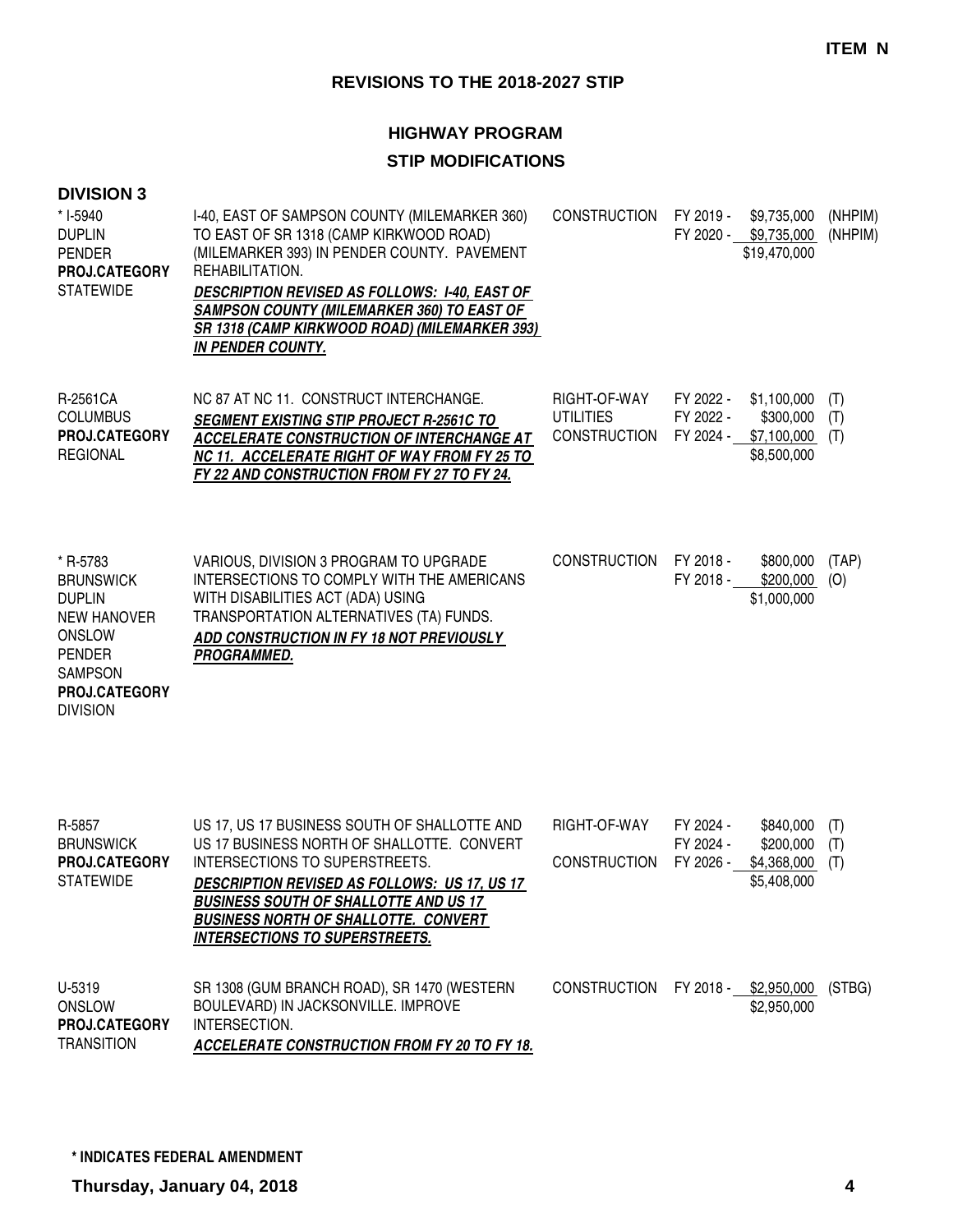# **HIGHWAY PROGRAM**

# **STIP MODIFICATIONS**

|  | <b>DIVISION 3</b> |  |  |
|--|-------------------|--|--|
|--|-------------------|--|--|

| * U-5910<br><b>BRUNSWICK</b><br>PROJ.CATEGORY<br><b>DIVISION</b>               | VARIOUS, GRAND STRAND AREA TRANSPORTATION<br>STUDY METROPOLITAN PLANNING ORGANIZATION<br>PLANNING ALLOCATION AND UNIFIED WORK<br>PROGRAM.<br>DELAY PRELIMINARY ENGINEERING FROM FY 17 TO<br>FY 18 TO COORDINATE WITH MPO PLANNING NEEDS.                      | <b>PLANNING</b>                     | FY 2018 -                                                                  | \$30,000<br>\$30,000                                                                                                             | (STBGDA)                                                    |
|--------------------------------------------------------------------------------|---------------------------------------------------------------------------------------------------------------------------------------------------------------------------------------------------------------------------------------------------------------|-------------------------------------|----------------------------------------------------------------------------|----------------------------------------------------------------------------------------------------------------------------------|-------------------------------------------------------------|
| <b>DIVISION 4</b><br>* C-5546<br><b>NASH</b><br>PROJ.CATEGORY<br><b>EXEMPT</b> | ROCKY MOUNT, BENVENUE ROAD (NC 43/NC 48) AT<br>JEFFREYS ROAD. INTERSECTION IMPROVEMENTS.<br>TO ALLOW ADDITIONAL TIME FOR PLANNING AND<br>DESIGN, DELAY CONSTRUCTION FROM FY 17 TO FY 18                                                                       | <b>CONSTRUCTION</b>                 | FY 2018 -                                                                  | \$130,000<br>\$130,000                                                                                                           | (CMAQ)                                                      |
| * C-5549<br><b>NASH</b><br>PROJ.CATEGORY<br><b>EXEMPT</b>                      | ROCKY MOUNT, WINSTEAD AVENUE. CONSTRUCT<br>SIDEWALKS.<br>TO ALLOW ADDITIONAL TIME FOR PLANNING AN<br>DESIGN, DELAY CONSTRUCTION FROM FY 17 TO FY 19                                                                                                           | <b>CONSTRUCTION</b>                 | FY 2019 -                                                                  | \$924,000<br>\$924,000                                                                                                           | (CMAQ)                                                      |
| <b>I-4739</b><br><b>JOHNSTON</b><br>PROJ.CATEGORY<br><b>STATEWIDE</b>          | I-40, ACCESS IMPROVEMENTS IN THE VICINITY OF<br>EXISTING I-40/NC 42 INTERCHANGE (EXIT 312).<br>ACCELERATE RIGHT-OF-WAY FROM FY 19 TO FY 18<br>AND CONSTRUCTION FROM FY 19 TO FY 18 TO<br><b>COORDINATE SCHEDULE WITH I-5111.</b>                              | RIGHT-OF-WAY<br><b>CONSTRUCTION</b> | FY 2018 -<br>FY 2018 -<br>FY 2018 -<br>FY 2019 -<br>FY 2020 -<br>FY 2021 - | \$26,950,000<br>\$3,150,000<br>\$1,956,000<br>\$9,286,000<br>\$9,286,000<br>\$9,286,000<br>FY 2022 - \$9,286,000<br>\$69,200,000 | (NHP)<br>(NHP)<br>(NHP)<br>(NHP)<br>(NHP)<br>(NHP)<br>(NHP) |
| * I-5786A<br><b>JOHNSTON</b><br>PROJ.CATEGORY<br><b>STATEWIDE</b>              | REPLACE BRIDGE NUMBER 117 ON SR 2399 (TRUCK<br>STOP ROAD) OVER I-95 AND ADJUST SERVICE ROADS<br>AND APPROACHES.<br>DESCRIPTION REVISED AS FOLLOWS: REPLACE<br><b>BRIDGE NUMBER 117 ON SR 2399 (TRUCK STOP</b><br>ROAD) OVER I-95 AND ADJUST SERVICE ROADS AND | RIGHT-OF-WAY<br><b>CONSTRUCTION</b> | FY 2018 -<br>FY 2018 -                                                     | \$500,000<br>\$7,000,000<br>\$7,500,000                                                                                          | (NHPIM)<br>(NHPIM)                                          |

**FY 18.**

**APPROACHES. DELAY RIGHT OF WAY FROM FY 17 TO**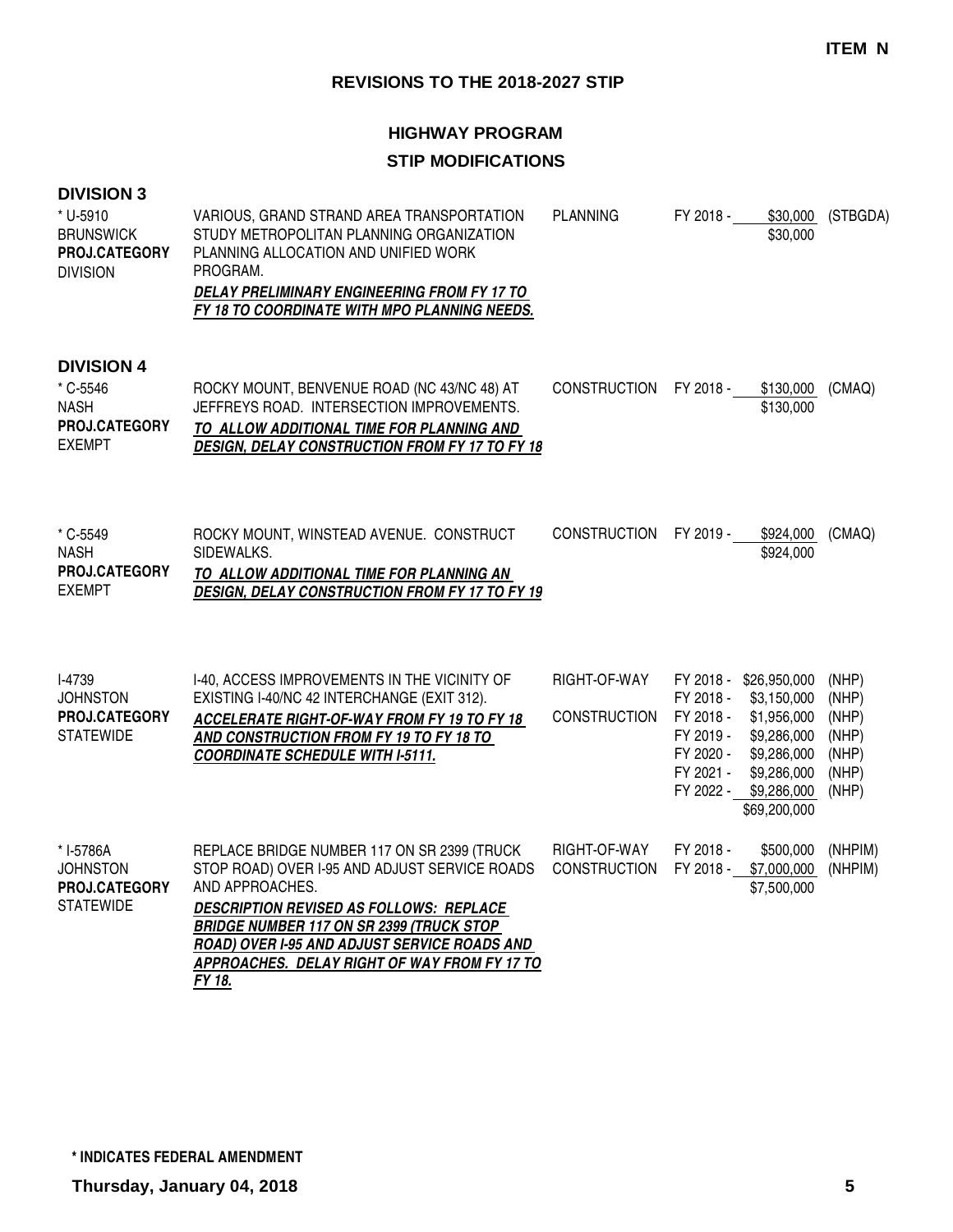# **HIGHWAY PROGRAM STIP MODIFICATIONS**

| * I-5818<br><b>WILSON</b><br>PROJ.CATEGORY<br><b>STATEWIDE</b>   | I-795, US 264 TO I-95. PAVEMENT REHABILITATION.<br><b>MODIFY PROJECT LIMITS AND COSTS.</b>                                                                                                                                                                                   | <b>CONSTRUCTION</b>                 |                                                               | FY 2019 - \$3,000,000<br>\$3,000,000                                                                           | (NHPIM)                                                  |
|------------------------------------------------------------------|------------------------------------------------------------------------------------------------------------------------------------------------------------------------------------------------------------------------------------------------------------------------------|-------------------------------------|---------------------------------------------------------------|----------------------------------------------------------------------------------------------------------------|----------------------------------------------------------|
| I-5937<br><b>WILSON</b><br>PROJ.CATEGORY<br><b>STATEWIDE</b>     | I-795, WAYNE COUNTY TO US 264. PAVEMENT<br>REHABILITATION.<br><b>ACCELERATE CONSTRUCTION FROM FY 24 TO FY 18</b><br>AND MODIFY LIMITS OF PROJECT.                                                                                                                            | <b>CONSTRUCTION</b>                 |                                                               | FY 2018 - \$5,800,000<br>\$5,800,000                                                                           | (NHPIM)                                                  |
| * R-3410A<br><b>JOHNSTON</b><br>PROJ.CATEGORY<br><b>REGIONAL</b> | NC 42, US 70 BYPASS TO US 70 BUSINESS, WIDEN TO<br>MULTI-LANES.<br><b>CONVERT TO DESIGN BUILD, ACCELERATE</b><br><b>CONSTRUCTION FROM FY 22 TO FY 21.</b>                                                                                                                    | RIGHT-OF-WAY<br><b>CONSTRUCTION</b> | FY 2021 -<br>FY 2021 -<br>FY 2021 -<br>FY 2022 -<br>FY 2023 - | \$9,134,000<br>\$1,096,000<br>\$860,000<br>\$5,447,000<br>\$5,447,000<br>FY 2024 - \$5,447,000<br>\$27,431,000 | (STBG)<br>(STBG)<br>(STBG)<br>(STBG)<br>(STBG)<br>(STBG) |
| * R-3410B<br><b>JOHNSTON</b><br>PROJ.CATEGORY<br><b>REGIONAL</b> | NC 42, NC 50 TO US 70 BYPASS, WIDEN TO MULTI-<br>LANES.<br><b>CONVERT TO DESIGN BUILD, ACCELERATE</b><br><b>CONSTRUCTION FROM FY 22 TO FY 21.</b>                                                                                                                            | RIGHT-OF-WAY<br><b>CONSTRUCTION</b> | FY 2021 -<br>FY 2021 -<br>FY 2021 -<br>FY 2022 -<br>FY 2023 - | \$5,562,000<br>\$667,000<br>\$1,575,000<br>\$9,975,000<br>\$9,975,000<br>FY 2024 - \$9,975,000<br>\$37,729,000 | (STBG)<br>(STBG)<br>(STBG)<br>(STBG)<br>(STBG)<br>(STBG) |
| R-5722<br><b>JOHNSTON</b><br>PROJ.CATEGORY<br><b>DIVISION</b>    | SR 1913 (WILSON'S MILLS ROAD), SR 1501 (SWIFT<br>CREEK ROAD) TO EAST OF SR 1908 (FIRE<br>DEPARTMENT ROAD). INTERSECTION<br><b>IMPROVEMENTS AT WILSON'S MILLS ELEMENTARY</b><br>SCHOOL.<br>TO MINIMIZE IMPACTS TO ADJACENT SCHOOL,<br>DELAY CONSTRUCTION FROM FY 17 TO FY 18. | <b>CONSTRUCTION</b>                 |                                                               | FY 2018 - \$1,000,000<br>\$1,000,000                                                                           | (T)                                                      |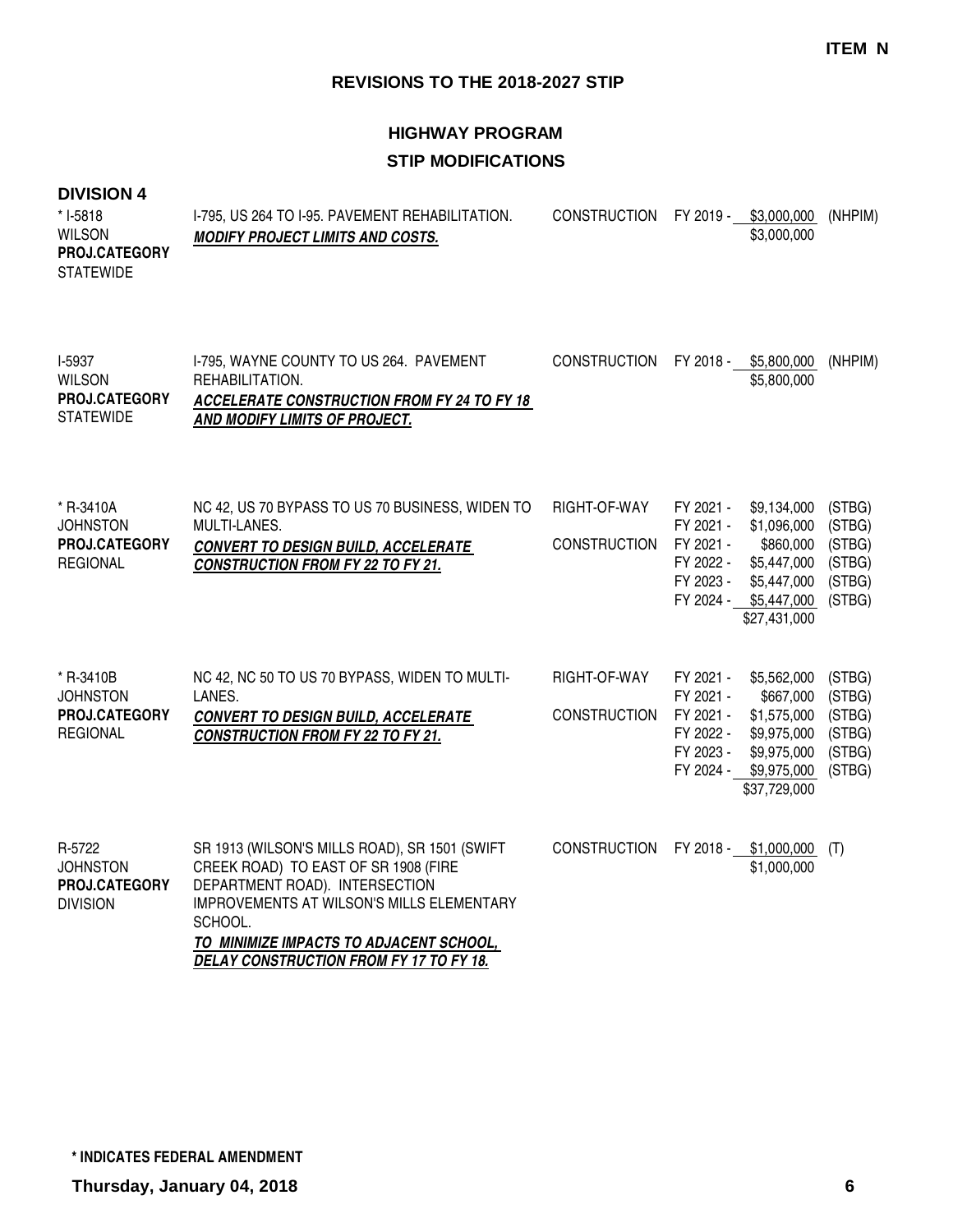## **HIGHWAY PROGRAM**

# **STIP MODIFICATIONS**

#### **DIVISION 4**

| * R-5784             | VARIOUS, DIVISION 4 PROGRAM TO UPGRADE     | <b>CONSTRUCTION</b> | FY 2018 - | \$800,000   | (TAP) |
|----------------------|--------------------------------------------|---------------------|-----------|-------------|-------|
| EDGECOMBE            | INTERSECTIONS TO COMPLY WITH THE AMERICANS |                     | FY 2018 - | \$200,000   | (O)   |
| HALIFAX              | WITH DISABILITIES ACT (ADA) USING          |                     |           | \$1,000,000 |       |
| <b>JOHNSTON</b>      | TRANSPORTATION ALTERNATIVES (TA) FUNDS.    |                     |           |             |       |
| <b>NASH</b>          | ADD CONSTRUCTION IN FY 18 NOT PREVIOUSLY   |                     |           |             |       |
| WAYNE                | <b>PROGRAMMED.</b>                         |                     |           |             |       |
| <b>WILSON</b>        |                                            |                     |           |             |       |
| <b>PROJ.CATEGORY</b> |                                            |                     |           |             |       |
| <b>DIVISION</b>      |                                            |                     |           |             |       |
|                      |                                            |                     |           |             |       |

| * U-5996             | SR 1603 (OLD CARRIAGE ROAD), GREEN HILLS ROAD | RIGHT-OF-WAY FY 2019 - |           | $$3,609,000$ (T)          |  |
|----------------------|-----------------------------------------------|------------------------|-----------|---------------------------|--|
| <b>NASH</b>          | TO SR 1770 (EASTERN AVENUE). ADD CENTER TURN  |                        | FY 2019 - | $$1,000,000$ (T)          |  |
| <b>PROJ.CATEGORY</b> | LANE AND WIDEN US 64 BRIDGE OVER SR 1603.     | CONSTRUCTION FY 2020 - |           | \$7,980,000 (T)           |  |
| <b>DIVISION</b>      | TO COORDINATE WITH SCHEDULE FOR R-5720, DELAY |                        | FY 2021 - | $$7,980,000$ (T)          |  |
|                      | RIGHT-OF-WAY FROM FY 18 TO FY 19.             |                        |           | FY 2022 - \$7,980,000 (T) |  |
|                      |                                               |                        |           | \$28.549.000              |  |

### **DIVISION 5**

| * R-5785             | VARIOUS, DIVISION 5 PROGRAM TO UPGRADE     | <b>CONSTRUCTION</b> | FY 2018 - | \$800,000   | (TAP)  |
|----------------------|--------------------------------------------|---------------------|-----------|-------------|--------|
| <b>DURHAM</b>        | INTERSECTIONS TO COMPLY WITH THE AMERICANS |                     | FY 2018 - | \$200,000   | (S(E)) |
| <b>FRANKLIN</b>      | WITH DISABILITIES ACT (ADA) USING          |                     |           | \$1,000,000 |        |
| <b>GRANVILLE</b>     | TRANSPORTATION ALTERNATIVES (TA) FUNDS.    |                     |           |             |        |
| <b>PERSON</b>        | ADD CONSTRUCTION IN FY 18 NOT PREVIOUSLY   |                     |           |             |        |
| VANCE                | <i><b>PROGRAMMED.</b></i>                  |                     |           |             |        |
| WAKE                 |                                            |                     |           |             |        |
| <b>WARREN</b>        |                                            |                     |           |             |        |
| <b>PROJ.CATEGORY</b> |                                            |                     |           |             |        |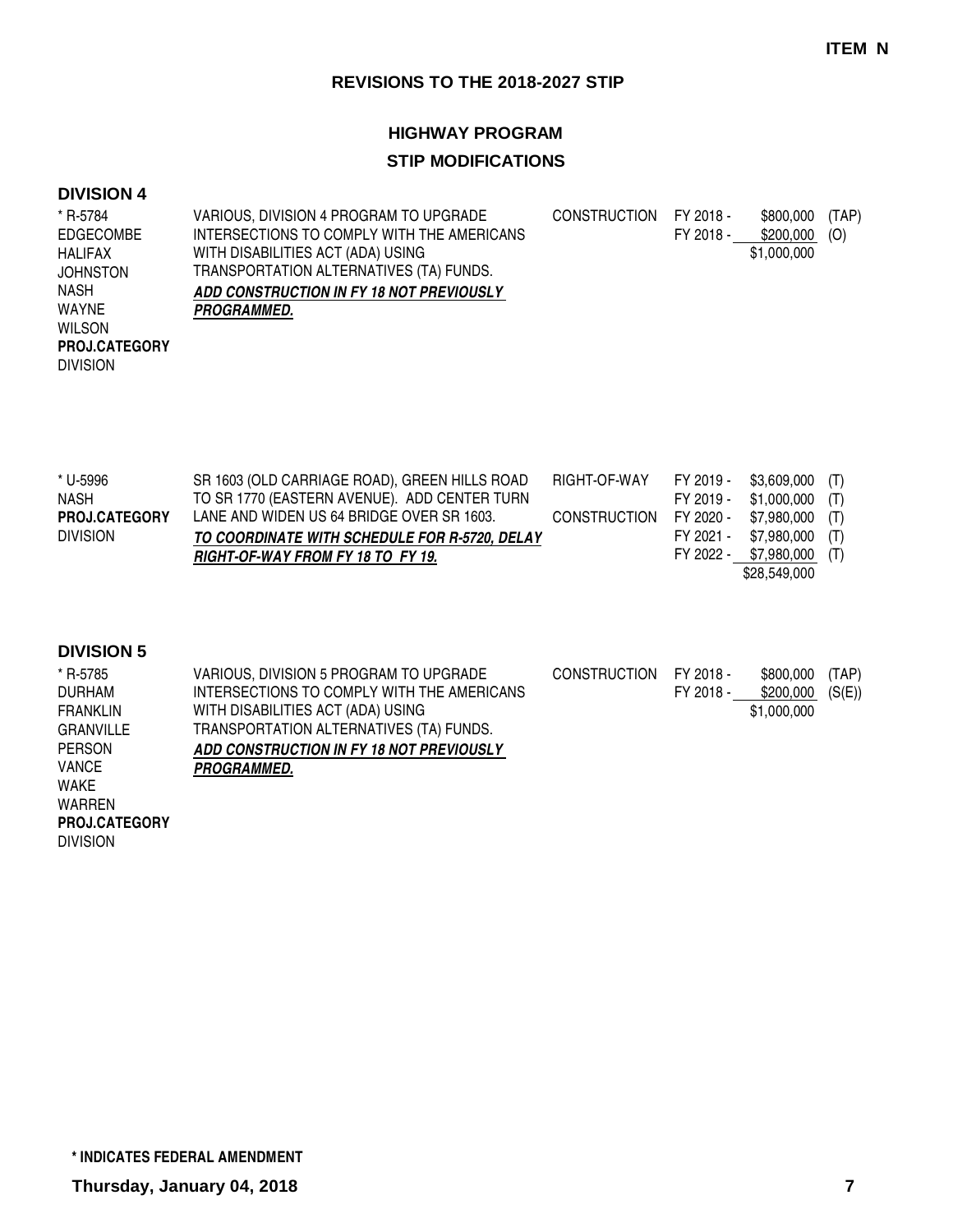#### **HIGHWAY PROGRAM**

## **STIP MODIFICATIONS**

#### **DIVISION 5**

| * U-4727             | VARIOUS. DURHAM-CHAPEL HILL-CARRBORO      | PLANNING | FY 2018 - | \$1,738,000 (STBGDA) |  |
|----------------------|-------------------------------------------|----------|-----------|----------------------|--|
| <b>CHATHAM</b>       | METROPOLITAN PLANNING ORGANIZATION        |          | FY 2018 - | \$435,000 (L)        |  |
| DURHAM               | (DCHCMPO) PLANNING ALLOCATION AND UNIFIED |          |           | \$2.173.000          |  |
| <b>ORANGE</b>        | WORK PROGRAM.                             |          |           |                      |  |
| <b>PROJ.CATEGORY</b> | ADD STBGDA FUNDS IN FY 18 NOT PREVIOUSLY  |          |           |                      |  |
| <b>DIVISION</b>      | <b>PROGRAMMED. AT REQUEST OF MPO TO</b>   |          |           |                      |  |
|                      | <b>SUPPLEMENT PLANNING ACTIVITIES.</b>    |          |           |                      |  |

#### **DIVISION 6**

| VARIOUS, DIVISION 6 PROGRAM TO UPGRADE     | <b>CONSTRUCTION</b> | FY 2018 - | \$800,000   | (TAP) |
|--------------------------------------------|---------------------|-----------|-------------|-------|
| INTERSECTIONS TO COMPLY WITH THE AMERICANS |                     | FY 2018 - | \$200,000   | (O)   |
| WITH DISABILITIES ACT (ADA) USING          |                     |           | \$1,000,000 |       |
| TRANSPORTATION ALTERNATIVES (TA) FUNDS.    |                     |           |             |       |
| ADD CONSTRUCTION IN FY 18 NOT PREVIOUSLY   |                     |           |             |       |
| <b>PROGRAMMED.</b>                         |                     |           |             |       |
|                                            |                     |           |             |       |
|                                            |                     |           |             |       |
|                                            |                     |           |             |       |

### **DIVISION 7**

| * R-5787             | VARIOUS, DIVISION 7 PROGRAM TO UPGRADE     | CONSTRUCTION FY 2018 - |           | \$800.000   | (TAP)  |
|----------------------|--------------------------------------------|------------------------|-----------|-------------|--------|
| ALAMANCE             | INTERSECTIONS TO COMPLY WITH THE AMERICANS |                        | FY 2018 - | \$200,000   | (S(E)) |
| <b>CASWELL</b>       | WITH DISABILITIES ACT (ADA) USING          |                        |           | \$1,000,000 |        |
| <b>GUILFORD</b>      | TRANSPORTATION ALTERNATIVES (TA) FUNDS.    |                        |           |             |        |
| ORANGE               | ADD CONSTRUCTION IN FY 18 NOT PREVIOUSLY   |                        |           |             |        |
| ROCKINGHAM           | <b>PROGRAMMED.</b>                         |                        |           |             |        |
| <b>PROJ.CATEGORY</b> |                                            |                        |           |             |        |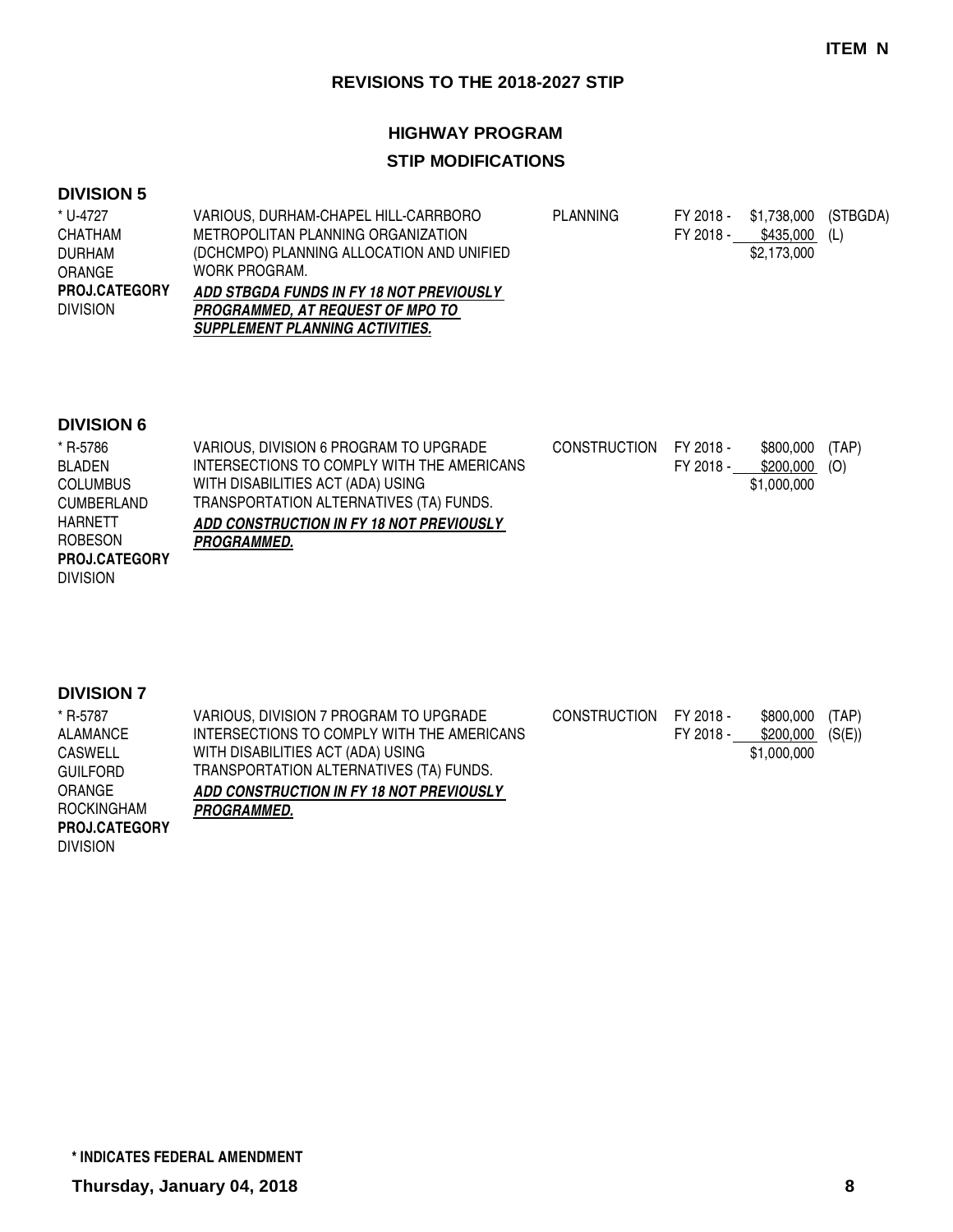# **HIGHWAY PROGRAM**

# **STIP MODIFICATIONS**

### **DIVISION 8**

| * R-5788             | VARIOUS, DIVISION 8 PROGRAM TO UPGRADE     | <b>CONSTRUCTION</b> | FY 2018 - | \$800,000   | (TAP)  |
|----------------------|--------------------------------------------|---------------------|-----------|-------------|--------|
| <b>CHATHAM</b>       | INTERSECTIONS TO COMPLY WITH THE AMERICANS |                     | FY 2018 - | \$200,000   | (S(E)) |
| <b>HOKE</b>          | WITH DISABILITIES ACT (ADA) USING          |                     |           | \$1,000,000 |        |
| LEE.                 | TRANSPORTATION ALTERNATIVES (TA) FUNDS.    |                     |           |             |        |
| <b>MONTGOMERY</b>    | ADD CONSTRUCTION IN FY 18 NOT PREVIOUSLY   |                     |           |             |        |
| <b>MOORE</b>         | <i><b>PROGRAMMED.</b></i>                  |                     |           |             |        |
| RANDOLPH             |                                            |                     |           |             |        |
| <b>RICHMOND</b>      |                                            |                     |           |             |        |
| <b>SCOTLAND</b>      |                                            |                     |           |             |        |
| <b>PROJ.CATEGORY</b> |                                            |                     |           |             |        |
| <b>DIVISION</b>      |                                            |                     |           |             |        |
|                      |                                            |                     |           |             |        |
|                      |                                            |                     |           |             |        |

#### **DIVISION 9**

| * R-5789             | VARIOUS, DIVISION 9 PROGRAM TO UPGRADE     | CONSTRUCTION | FY 2018 - | \$800,000   | (TAP)  |
|----------------------|--------------------------------------------|--------------|-----------|-------------|--------|
| <b>DAVIDSON</b>      | INTERSECTIONS TO COMPLY WITH THE AMERICANS |              | FY 2018 - | \$200,000   | (S(E)) |
| <b>DAVIE</b>         | WITH DISABILITIES ACT (ADA) USING          |              |           | \$1,000,000 |        |
| <b>FORSYTH</b>       | TRANSPORTATION ALTERNATIVES (TA) FUNDS.    |              |           |             |        |
| <b>ROWAN</b>         | ADD CONSTRUCTION IN FY 18 NOT PREVIOUSLY   |              |           |             |        |
| <b>STOKES</b>        | <b>PROGRAMMED.</b>                         |              |           |             |        |
| <b>PROJ.CATEGORY</b> |                                            |              |           |             |        |
| <b>DIVISION</b>      |                                            |              |           |             |        |

| U-5804B              | SR 3448 (SOUTH TRADE STREET), FOUR MILE CREEK      | CONSTRUCTION FY 2018 - \$4,925,000 (T) |             |  |
|----------------------|----------------------------------------------------|----------------------------------------|-------------|--|
| MECKLENBURG          | TO WEDDINGTON ROAD. WIDEN TO FOUR-LANES.           |                                        | \$4,925,000 |  |
| <b>PROJ.CATEGORY</b> | <b>COST INCREASE EXCEEDING \$2 MILLION AND 25%</b> |                                        |             |  |
| <b>DIVISION</b>      | <b>THRESHOLDS</b>                                  |                                        |             |  |